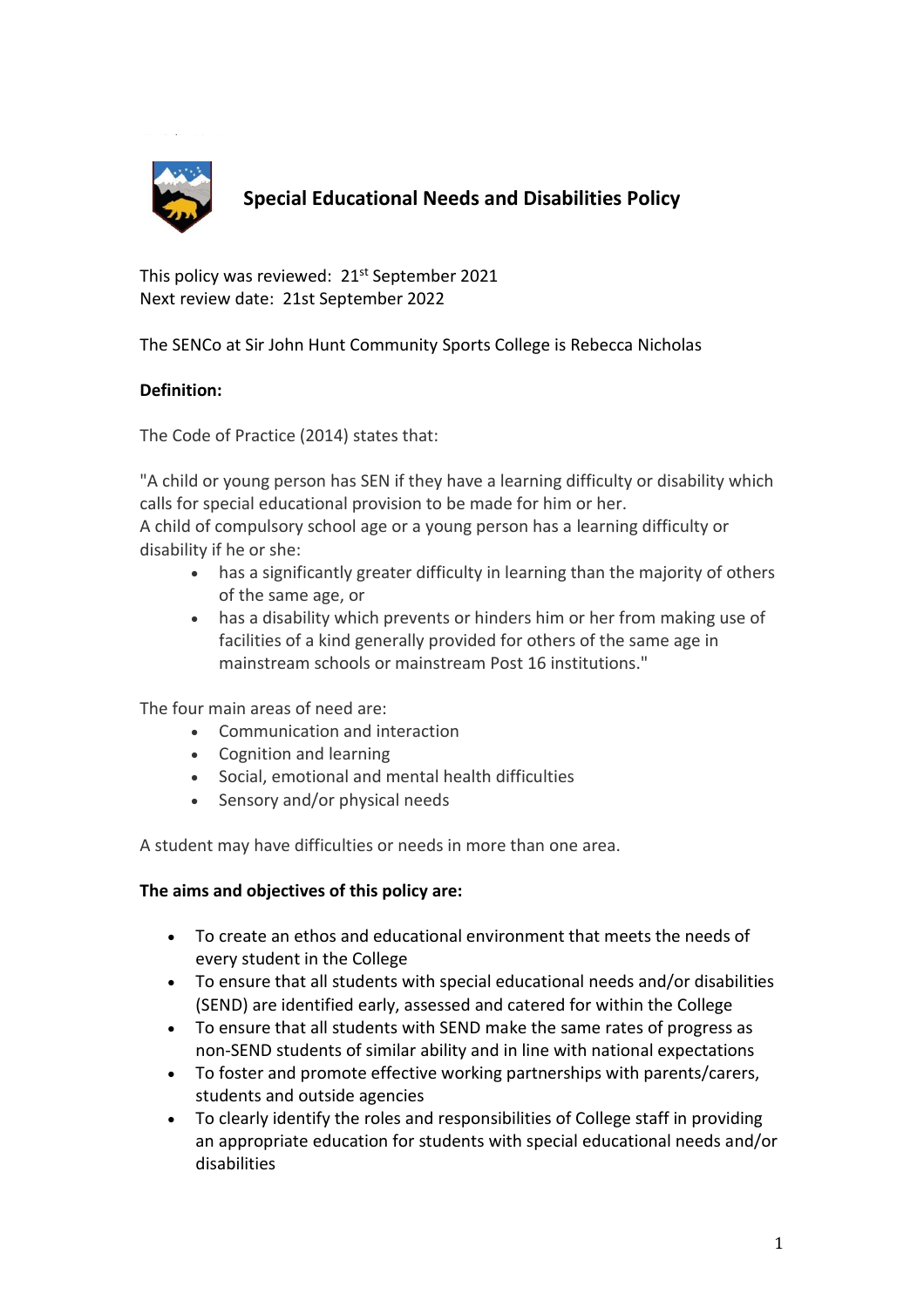- To enable full access for students with SEND to all aspects of the College curriculum and the wider College life
- To develop self-esteem, promoting a positive self-image and a 'can do' culture
- To regularly review and evaluate the progress of students with SEND, ensuring that parents/carers and students are fully involved throughout the process

# **Responsibility for the co-ordination of SEND provision:**

The main responsibilities listed in this policy fall within the role of the Special Educational Needs Co-ordinator. The SENCo role is outlined as follows:

- Ensuring that the College fulfils its statutory obligations regarding the provision for students with SEND
- Carrying out the Annual Review cycle for students with Education, Health and Care Plans
- Overseeing the day to day operation of the SEND policy
- Co-ordinating provision for students with SEND
- Liaising with and advising colleagues
- Overseeing the work of the Learning Support team
- Liaising with parents/carers of students with SEND, sometimes via key workers
- Contributing to whole College CPD, particularly the induction of new staff
- Liaising with and drawing upon the advice of external agencies and the LA
- Supporting key workers in devising and updating 'Tickets to Learning' (T2L)
- Following a graduated response to the assessment and provision of SEND, with a clear focus on early identification
- Supporting the Principal and SLT to evaluate the effectiveness of the College's SEND policy and provision, and outcomes for students with SEND
- Supporting the Principal in ensuring that SEND funding is effectively targeted
- Ensuring that all additional interventions are monitored for their impact
- Building the College's capacity for developing an inclusive approach, particularly to learning and teaching

At Sir John Hunt CSC, we believe that all learners have the right to a broad, balanced and relevant curriculum that enables all students to learn and make progress. The College staff promote the development of SEND provision by:

- Championing inclusion and promoting a greater understanding of issues related to SEND
- Being familiar with key legislation and policy
- Planning to meet the needs of all learners, in teaching and learning and in all areas of College life
- Fostering communication between parents/carers of children with SEND and the College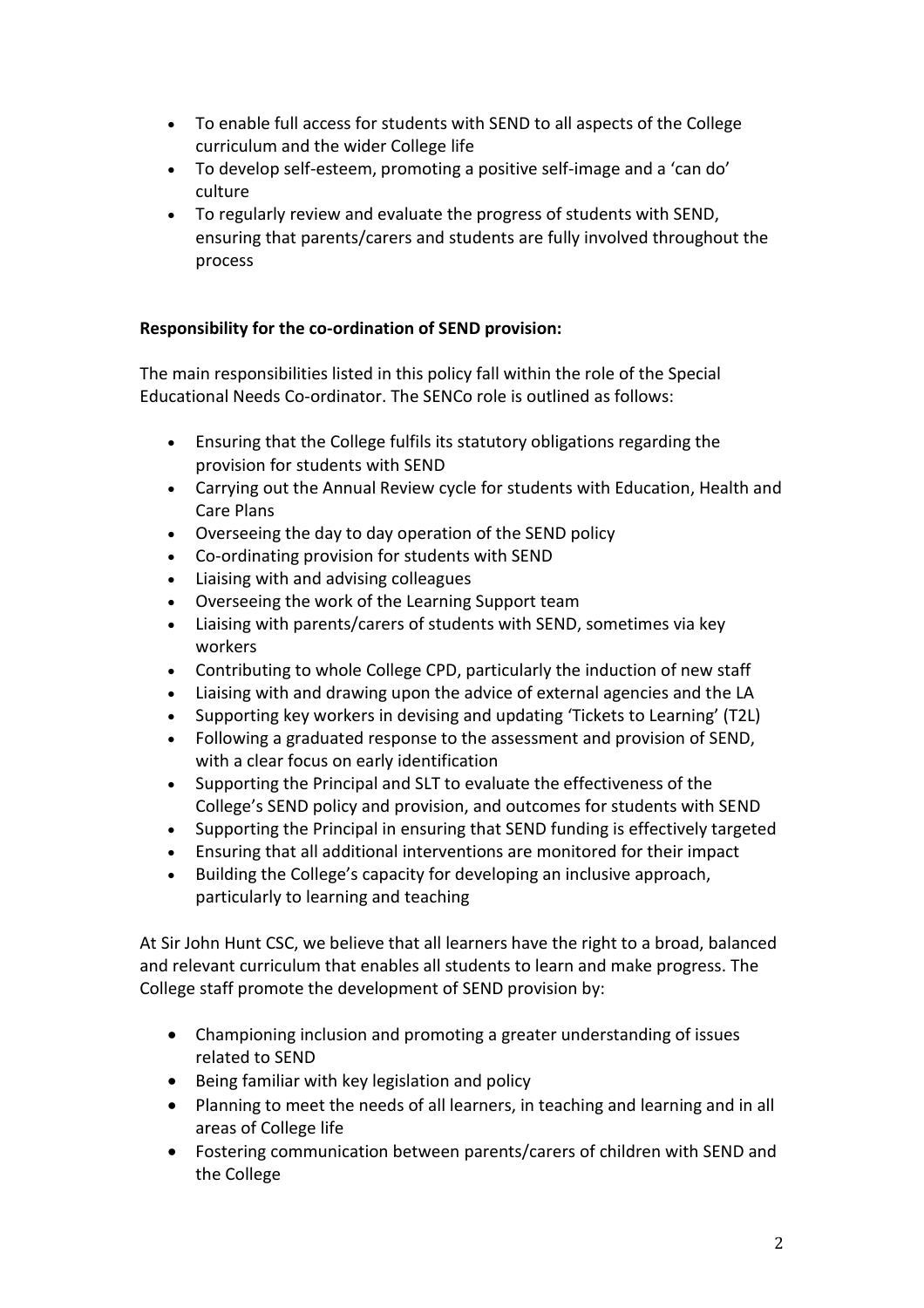- Liaising with the SENCo/learning support staff
- Ensuring that they have an understanding of the role of the SENCo and how students are supported
- Developing an awareness of the types of SEND present within the College cohort
- Attending training in relation to SEND
- Assisting in monitoring the progress of vulnerable students
- Ensuring that all SEND provisions and interventions are recorded
- Reviewing and monitoring the effectiveness of the SEND Policy

## **SEND Provision:**

The Teaching and Learning Framework outlines the clear expectations of the College in working with young people with additional needs, as well as providing information and guidance relating to the four broad areas of need.

The SEND information report, which is updated annually and can be found on the College website, outlines the full details of provision.

## **Statutory assessment:**

Where a request for a statutory assessment is made by the College to the LA, the student will have demonstrated significant cause for concern, in terms of their lack of progress and difficulties engaging in their learning. The LA requires information about the student's progress over time and how their additional needs have impacted on learning. It is important that the College has followed a graduated response, and involved other professionals, before requesting the LA to consider an Education, Health Care Plan (EHCP).

## **Identification and review of students' needs:**

The Special Educational Needs Co–ordinator (SENCo), Assistant SENCo and the Pastoral Team for Year 7 liaise with all feeder primary schools to ensure that information on students is shared effectively, in line with the Local Authority protocol. Students with an existing Education, Health and Care Plan or those recommended by their primary schools have an enhanced transition to SJH.

At the start of Year 7, or on entry, the College undertakes a series of assessments of all students to ascertain their ability and to build a profile of their needs. This information is then combined with the data from KS2 and a register of need is drawn up (SEND register). Parents/carers will be informed, if it is proposed that their child is to be placed onto the register.

Once needs have been identified, a plan to support those needs will be initiated. At SJH we believe that all teachers are responsible for the progress of students with SEND within their lessons. All staff receive training and guidance on strategies to ensure that they plan and deliver appropriate lessons to enable all students with SEND to make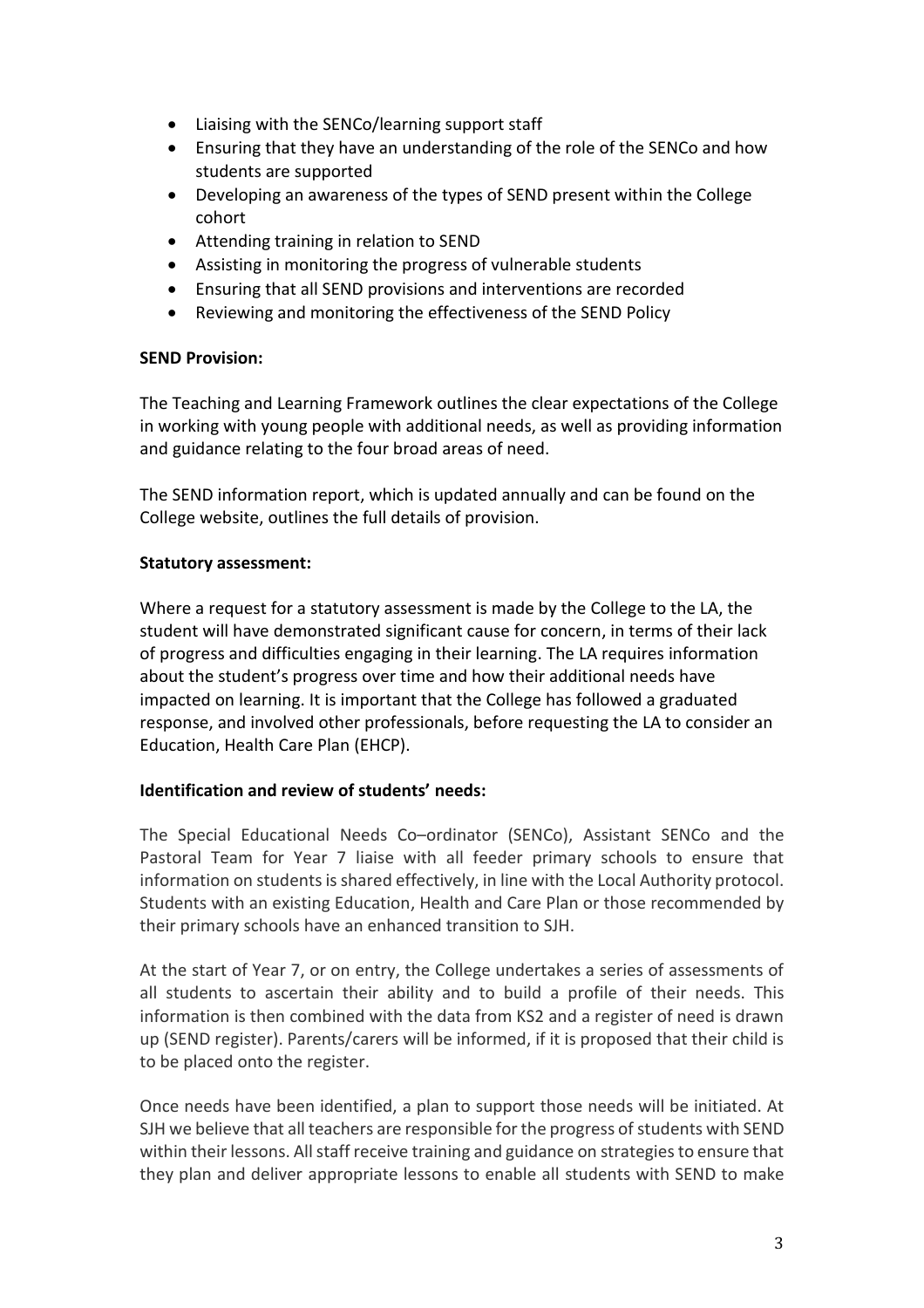progress. Details of each student with special educational needs, including the nature of their learning disability, recommended teaching strategies and their T2L\* (where relevant) are disseminated to all staff.

\*Ticket to Learning (T2L) is a document drawn up in conjunction with the student and taking parental views into account which outlines the student's strengths, barriers to learning and strategies for support.

It is the responsibility of all staff and the Learning Support team to liaise, should they have any concerns that a student may have an unidentified special educational need. Where relevant, the SENCo will enlist the services of specialist professionals such as the Educational Psychologist, Speech Therapist or Advisory Teachers.

#### **Working in partnership with parents/carers:**

At all stages of the special needs process, the College keeps parents/carers fully informed and involved. Meetings are scheduled, as required, to share the progress of the students with parents/carers and to take account of their views. It is hoped that this will assist in supporting students to reach their full potential. Parents/carers are encouraged to make a full and active contribution to their child's education.

#### **Complaints procedure for parents/carers:**

Any complaints should first be raised with the SENCo, then if necessary, with the Principal, who will take appropriate action as outlined in the College complaints policy.

## **Reviewing the effectiveness of this SEND Policy:**

The SENCo will consider the following indicators when evaluating the implementation of the SEND Policy:

- The progress made by learners, as indicated by a range of assessments
- The progress made by learners in all areas of the curriculum, as indicated by individual subject criteria
- The monitoring of programmes of intervention by the designated support staff
- The number of learners on the SEND Register in the four broad areas, including analysis of additions and discontinuations
- Feedback from key workers and other staff members regarding the social and personal development of learners
- Feedback from learners and their parents/carers of the support they have received
- Reports provided by outside agencies, including Ofsted